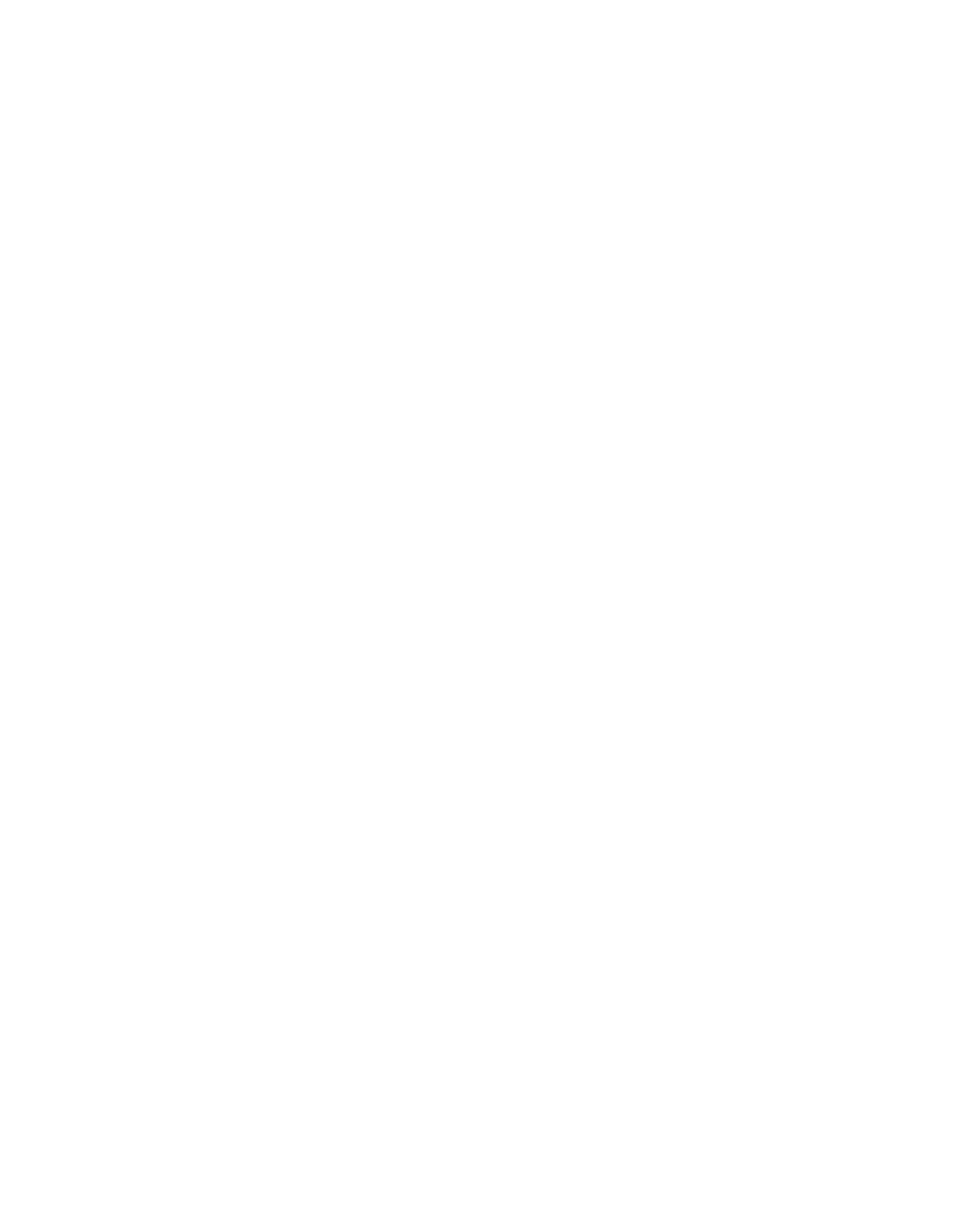

## **APPENDIX 3.6-B: WATER USE ASSESSMENT**

This Technical Memorandum (TM) presents an analysis and evaluation of anticipated water use requirements for both the construction and operation of the Central Valley Wye alternatives. This TM also identifies current water use (most of which is agricultural) at the Central Valley Wye alternatives, and likely water supply sources to meet the anticipated high-speed rail (HSR) water demand for construction.

#### **Executive Summary**

The Central Valley Wye alternatives share termini at Henry Miller Road/Carlucci Road on the west, Ranch Road/State Route (SR) 99 on the north, and Avenue 19 near Madera Acres on the south. The alignments would cross rural areas in unincorporated Merced and Madera Counties, and would travel through the southern portion of Chowchilla and the rural-residential community of Fairmead. Volume 3 of this *Merced to Fresno Section: Central Valley Wye Draft Supplemental Environmental Impact Report (EIR)/Supplemental Environmental Impact Statement (EIS)* provides detailed design drawings that support the descriptions of the Central Valley Wye alternatives.

The HSR alignment would be entirely grade-separated, meaning that the HSR would cross roads, railroads, and other transport facilities using overheads or underpasses thereby allowing the HSR to operate independently of other modes of transport. HSR rights-of-way would be fenced to prohibit public or vehicle access. The Central Valley Wye project footprint would consist primarily of the train right-of-way in an area typically 120 feet wide. Grade separations, traction power (electrical) facilities, and the four-track portions of the wye that allow for bidirectional travel would require additional right-of-way.

Analysts used the same water use factors (facilities and use rates) identified for the HSR project in the Fresno to Bakersfield Section to estimate water demand for construction and operation of the Central Valley Wye alternatives. Analysts then evaluated existing water use along each alignment alternative and compared it to the future estimated HSR demand. This comparison indicated that construction of the Central Valley Wye alternatives would result in a net decrease in annual water consumption where the construction activities occur. In these areas, construction demand for water would be an estimated 18 percent of existing water use.

Because the Central Valley Wye alternatives do not include any HSR stations or maintenance facilities, there would be no project-related demand for water during operation and maintenance of the selected Central Valley Wye alternative. Most of the land that would be utilized in the Central Valley Wye resource study area (RSA) is currently in agricultural use and the Central Valley Wye alternatives would permanently remove that land from agricultural production. Additionally, temporary construction easements (TCEs) would be required to support construction activities along the Central Valley Wye alternatives and would generally be located adjacent to active construction areas, thereby temporarily removing additional agricultural lands from production. It is assumed that once construction of the Central Valley Wye is completed, those agricultural lands affected by TCEs would be returned to agricultural use.

Because of this, and because the project would not require water after the construction period, annual water use for that land during project operations would be less than water use for the same land prior to the project.

#### **Background**

The California High-Speed Rail Authority (Authority), a state governing board formed in 1996, has responsibility for planning, designing, constructing, and operating the HSR. When completed, the HSR system would provide intercity, high-speed service on more than 800 miles of tracks throughout California, connecting the major population centers of Sacramento, the San Francisco Bay Area, the Central Valley, Los Angeles, the Inland Empire, Orange County, and San Diego.

The HSR system, shown on the cover, is divided into 12 sections. The Central Valley Wye would connect the San Jose to Merced Section on the west to the Merced to Fresno Section on the

California High-Speed Rail Authority September 2018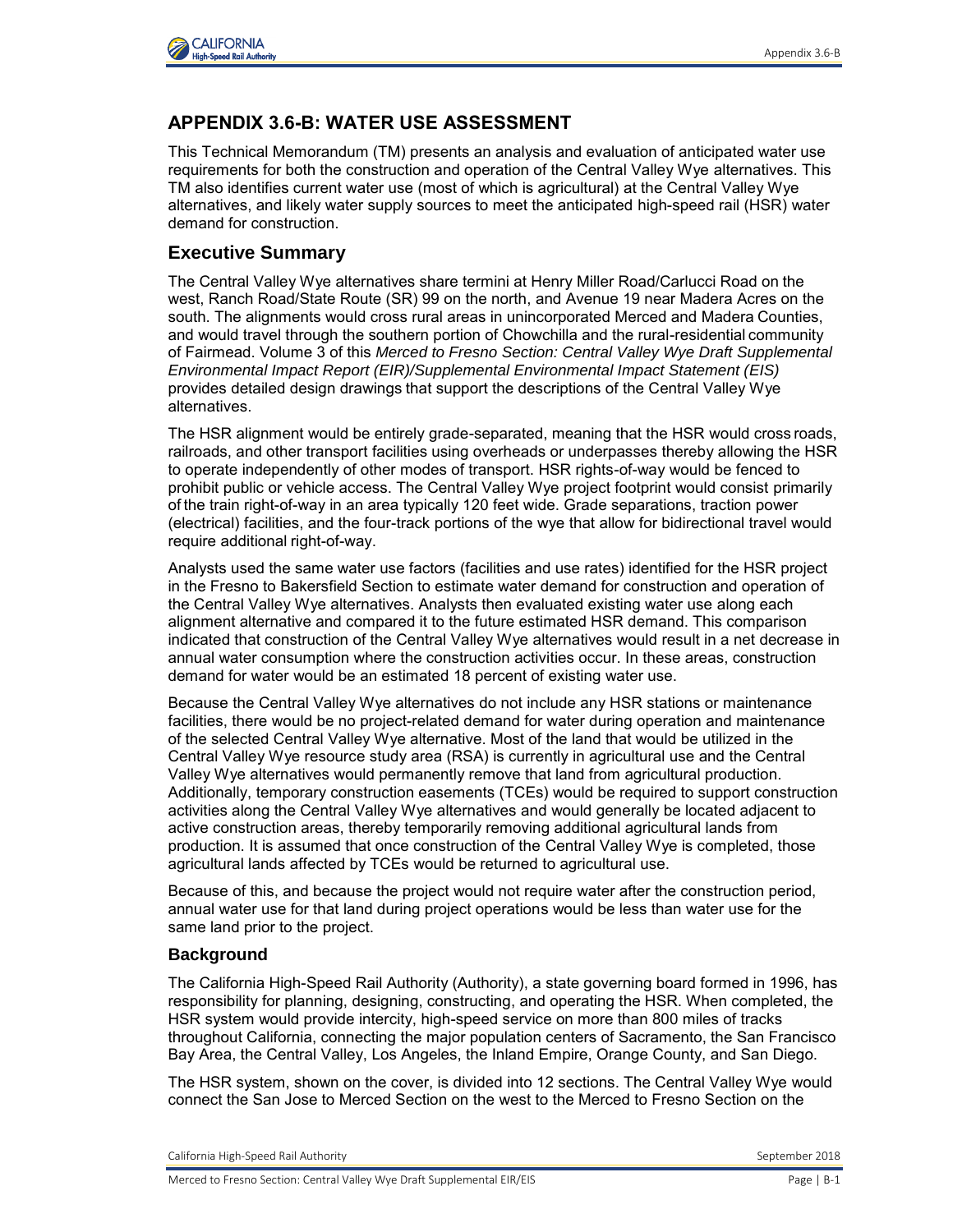east. From there, it would connect to the Southern California HSR sections to the south and to the Merced to Sacramento HSR Section to the north. The project runs through portions of Merced and Madera counties; the exact length at build-out (57 to 61 miles) would depend on the alternative selected for the final alignment. The Central Valley Wye consists of four alternatives, one of which would be selected as the preferred alternative:

- SR 152 (North) to Road 13 Wye
- SR 152 (North) to Road 19 Wye
- Avenue 21 to Road 13 Wye
- SR 152 (North) to Road 11 Wye

Beginning at Carlucci Road, the western boundary of the project, the RSA extends eastward along Henry Miller Road, SR 152, and Avenue 21. The northbound portions of the alignment alternatives then divert to the north along Road 13 and Road 18 to SR 99, ending at the intersection of SR 99 and Ranch Road in Merced County. The southbound portions of the alignment alternatives extend eastward to locations east of SR 99, then divert to the south and continue along the BNSF rail line, ending at Avenue 17 in Madera Acres, in Madera County.

## **Methodology**

This analysis consisted of the following steps:

- 1. Reviewed existing relevant information, reports, and documents to identify project features and activities that would require significant water usage during both the construction and operation of this section of the HSR.
- 2. Identified the expected land requirements for the track alignments, as well as passenger loading estimates and staffing requirements for operating and maintaining each feature, during both construction and operation at full build-out operation.
- 3. Developed water demand estimates for both construction and long-term operation of the planned facilities and track alignments. The water demand estimate for construction is based on the estimated one-time, 5-year construction period concluding in 2022. The annual water use estimate is based on full build-out in 2040.
- 4. Determined existing water use at the sites where the HSR system would be constructed and operated. Parcel land use information was identified, and then county-specific water use rates developed from recent data were applied.
- 5. Identified available existing water supply and additional water supply sources, if needed, to provide the required water to each section feature, during both construction and long-term operation. A more detailed description of the approach for each step is provided below.

### **Identification of Project Features with Significant Water Usage**

Relevant project documents were reviewed to identify project elements that would have significant water demand requirements. Based on this review, the project was determined to require significant water usage only during construction.

During project operation, the project would not require water. Also, the radio towers, traction power substations, and switching and paralleling stations are unmanned, remotely-operated facilities with no dedicated water supply and no water use requirements. Therefore, no water use analysis was required for the Central Valley Wye for the operation of the HSR system.

#### **Estimating Future Water Demand Requirement for the Central Valley Wye**

This section describes the relevant information and assumptions used to estimate the future water demand for each Central Valley Wye alternative. Water demand estimates were developed only for construction activities because no HSR stations or maintenance facilities would be constructed for the Central Valley Wye. As a result, there would be no water usage for operations of the Central Valley Wye. The different water use factors and estimated future water demand for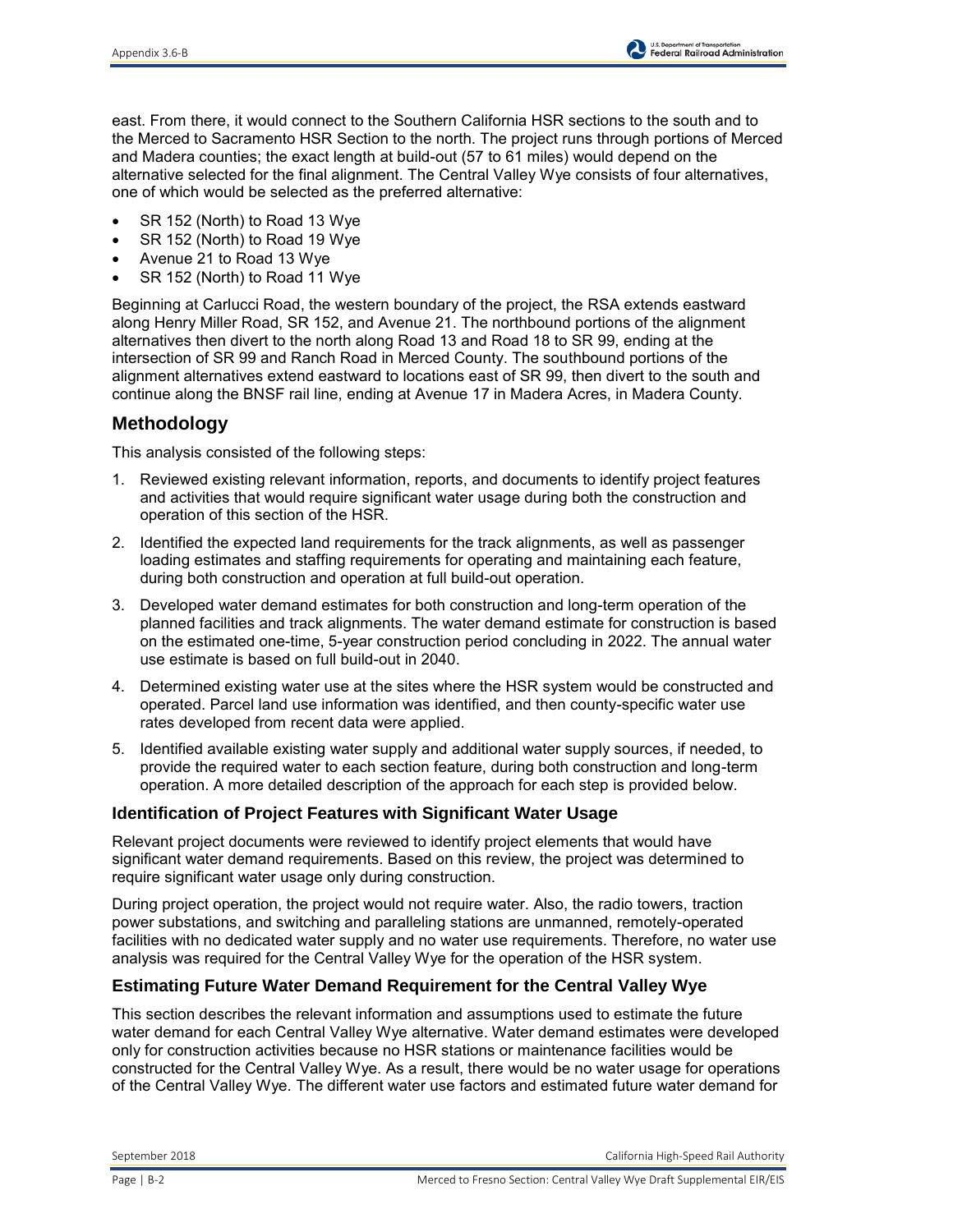

each facility is summarized in Table 1 in the following section. The process for estimating water demand for construction of each wye alternative included the following:

- Identification of the construction footprint for each of the four wye alternatives
- Identification of the different construction components associated with construction of the track, including:
	- Manufacturing concrete
	- Earthwork and soil conditioning
	- Dust suppression
	- Landscaping

Water usage estimates were developed for construction of the track based on anticipated project construction schedule. This schedule is discussed in more detail below in the "Water Supply to Serve Construction" section. The total estimated construction water usage was annualized over a 5-year construction period. This information is summarized in Table 2 in the following section.

#### **Existing Water Use and Water Supply Sources**

Existing land use information was evaluated for each Central Valley Wye alternative based on county parcel information and aerial photo agricultural interpretation. The predominant land use for each alternative is agricultural (ranging from 86 percent to 92 percent). Other land uses are residential, commercial, community facilities, and vacant or other. The land use factors to determine existing water use for land currently in residential, commercial, community facilities, and vacant and other uses are the same factors utilized in the Madera County Integrated Regional Water Management Plan (2008).

To determine water use for the agricultural areas, the same factors used for the Fresno to Bakersfield Section were applied to the Central Valley Wye. In addition, two California Department of Water Resources (DWR) documents containing detailed water use information for specific crops were consulted. One of those documents, *Crop Water Use in California*, Bulletin 113-4, April 1986, provided specific water use for individual crops. It also provided county-specific data for analysis of specific water rates for Merced and Madera Counties, where agricultural water use varies widely for different crops, such as 1.1 acre-feet per acre per year (ac-ft/ac/year) for grain compared to 6.7 ac-ft/ac/year for rice. Based on the data, the average water use for all crops in these two counties was reported as:

- Merced County 3.8 ac-ft/ac/year
- Madera County 3.6 ac-ft/ac/year

The second document consulted was the more recent DWR 2001 crop use water rates table, which also provided specific crop water use rates by county, showing a slight reduction in average water use from 1986 to 2000. In this table, water use varies from 1.4 ac-ft/ac/year for grain to 5.6 ac-ft/ac/year for rice. The average water use for all crops in these two counties was reported as:

- Merced County 3.3 ac-ft/ac/year
- Madera County 3.5 ac-ft/ac/year

These more recent water use rates were applied to the agricultural area for each of the four wye alternatives. The rates then were used to calculate existing water use for the project footprint of each alternative in each county. The resulting existing water use for each Central Valley Wye alternative is shown in Table 1.

California High-Speed Rail Authority **September 2018** September 2018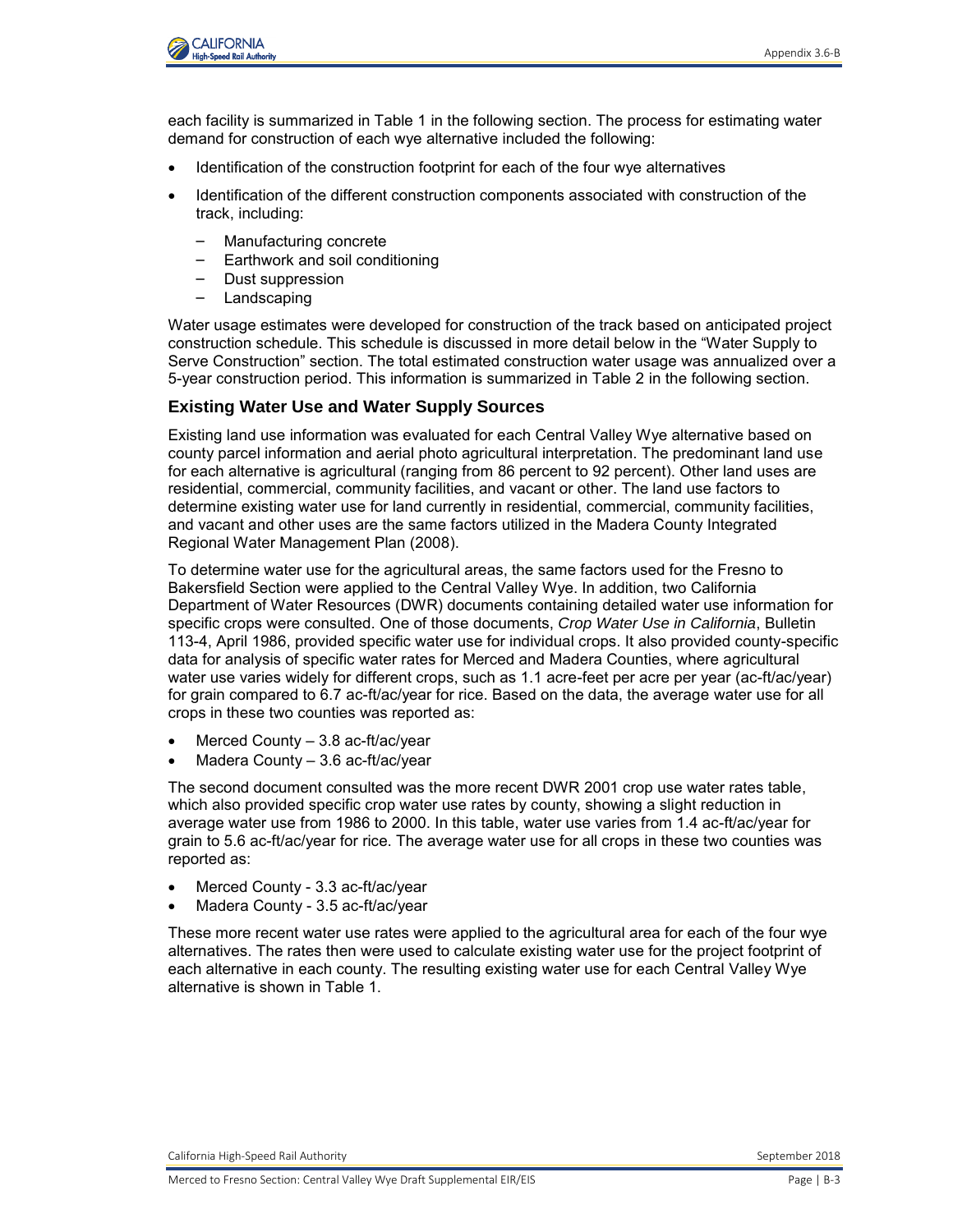

### **Table 1 Existing Water Use by Alternative**

| <b>Distance</b>                           | <b>Land Use</b>                           | <b>Acres</b> | <b>Water Use</b><br><b>Factors (acre</b><br>feet/acre/year) | <b>Annual Water</b><br>Use (acre<br>feet/year) |
|-------------------------------------------|-------------------------------------------|--------------|-------------------------------------------------------------|------------------------------------------------|
|                                           | SR 152 (North) to Road 13 Wye Alternative |              |                                                             |                                                |
|                                           | Residential                               | 98.6         | 3.2                                                         | 315                                            |
|                                           | Commercial                                | 11.2         | 1.9                                                         | 21                                             |
|                                           | <b>Community Facilities</b>               | 53.6         | 1.9                                                         | 102                                            |
|                                           | Agricultural                              | 2,334        |                                                             |                                                |
| 52 miles                                  | <b>Merced County</b>                      | 759          | 3.3                                                         | 2,505                                          |
|                                           | Madera County                             | 1,575        | 3.5                                                         | 5,512                                          |
|                                           | Vacant and Other                          | 547          | 2.7                                                         | 1,476                                          |
|                                           | <b>Total</b>                              | 3,044.1      |                                                             | 9,932                                          |
| SR 152 (North) to Road 19 Wye Alternative |                                           |              |                                                             |                                                |
|                                           | Residential                               | 152.4        | 3.2                                                         | 488                                            |
|                                           | Commercial                                | 10.5         | 1.9                                                         | 20                                             |
|                                           | <b>Community Facilities</b>               | 73.0         | 1.9                                                         | 139                                            |
| 55 miles                                  | Agricultural                              | 2,583.1      |                                                             |                                                |
|                                           | <b>Merced County</b>                      | 938.5        | 3.3                                                         | 3,097                                          |
|                                           | Madera County                             | 1,644.6      | 3.5                                                         | 5,756                                          |
|                                           | Vacant and Other                          | 610.1        | 2.7                                                         | 1,647                                          |
|                                           | Total                                     | 3,429.0      |                                                             | 11,147                                         |
| Avenue 21 to Road 13 Wye Alternative      |                                           |              |                                                             |                                                |
|                                           | Residential                               | 23.0         | 3.2                                                         | 73                                             |
| 53 miles                                  | Commercial                                | 3.3          | 1.9                                                         | 6                                              |
|                                           | <b>Community Facilities</b>               | 55.9         | 1.9                                                         | 106                                            |
|                                           | Agricultural                              | 2,347.1      |                                                             |                                                |
|                                           | <b>Merced County</b>                      | 665.0        | 3.3                                                         | 2,194                                          |
|                                           | Madera County                             | 1,682.1      | 3.5                                                         | 5,887                                          |
|                                           | Vacant and Other                          | 240.1        | 2.7                                                         | 648                                            |
|                                           | <b>Total</b>                              | 2,669.3      |                                                             | 8,916                                          |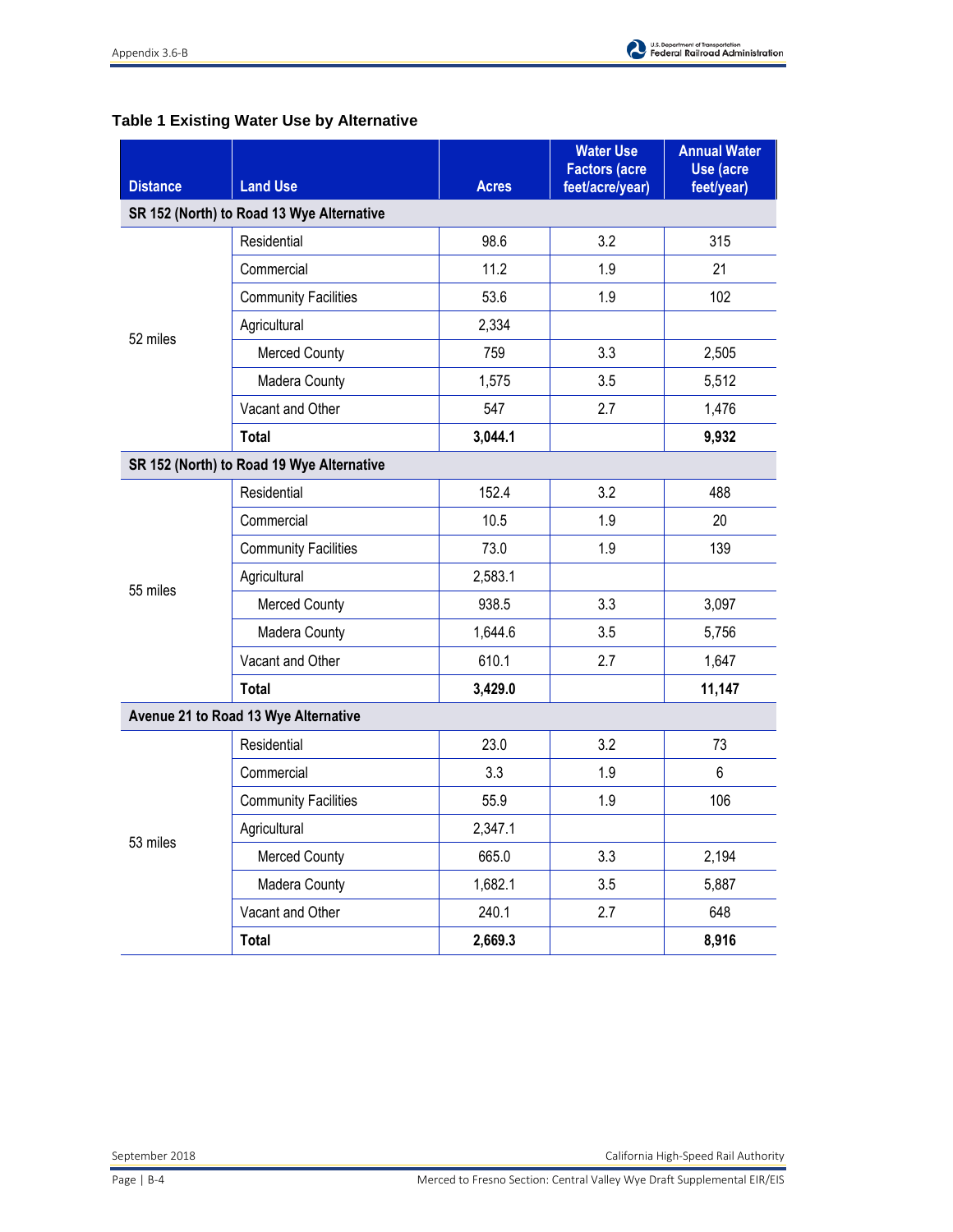

| <b>Distance</b> | <b>Land Use</b>                           | <b>Acres</b> | <b>Water Use</b><br><b>Factors (acre</b><br>feet/acre/year) | <b>Annual Water</b><br>Use (acre<br>feet/year) |
|-----------------|-------------------------------------------|--------------|-------------------------------------------------------------|------------------------------------------------|
|                 | SR 152 (North) to Road 11 Wye Alternative |              |                                                             |                                                |
| 51 miles        | Residential                               | 70.1         | 3.2                                                         | 224                                            |
|                 | Commercial                                | 9.9          | 1.9                                                         | 19                                             |
|                 | <b>Community Facilities</b>               | 23.0         | 1.9                                                         | 44                                             |
|                 | Agricultural                              | 2,308.4      |                                                             |                                                |
|                 | <b>Merced County</b>                      | 773.1        | 3.3                                                         | 2,551                                          |
|                 | <b>Madera County</b>                      | 1,535.3      | 3.5                                                         | 5,374                                          |
|                 | Vacant and Other                          | 422.6        | 2.7                                                         | 1,141                                          |
|                 | Total                                     | 2,833.9      |                                                             | 9,352                                          |

- Water use factors are taken from the Fresno Urban Water Management Plan, Table 6.4, except for agricultural use. Water use factors, except for agricultural use, are assumed to be the same for Madera and Merced counties.

- Areas of land use are calculated based on the wye alternatives plans.

- Agricultural water use factors were calculated using the water use rates provided in *Calculating California Cropping Patterns in 2050* (Howitt et al. 2008) and the land use data for crop types provided in DWR 2001 crop usage for counties.

Water is provided in the Central Valley Wye RSA by 10 public water suppliers that obtain their water primarily from the Central Valley Project or the Merced River. In addition, private groundwater wells are a major water supply source. Consistent with the agricultural nature of the RSA, water is used primarily for agriculture. The water suppliers and acreage that each supplier covers are shown below:

- San Luis-Delta Mendota Water Authority/1,100,000 acres
- Henry Miller Reclamation District/45,000 acres
- Central California Irrigation District/143,000 acres
- Chowchilla Water District/85,000 acres
- City of Chowchilla Department of Public Works/4,900 acres
- Le Grand-Athlone Water District/24,600 acres
- Merced Irrigation District/164,000 acres
- Madera County Maintenance District 33/Not Available
- Madera Valley Water Company/1,300 acres
- Madera Irrigation District/131,600 acres

The Central Valley Wye alternatives are located in or near the service areas of the suppliers listed above which rely predominately on surface water. In addition, the Central Valley Wye could also use groundwater for some of the construction-related activities. According to the United States Geological Surveys (USGS) California Water Sciences Center, while surface water for agriculture is used when it is available (via the Central Valley Project and Merced River), the San Joaquin Basin also relies heavily on groundwater. USGS estimates that groundwater accounts for approximately 33 percent of the annual supply of water used for both agricultural and urban purposes in the basin (USGS 2016). Existing water use within the Central Valley Wye project footprint, primarily for agriculture, is 8,916 acre-feet/year to 11,147 acre-feet/year, using both surface water and groundwater. Annual water use for construction would be 1,405 acre-feet/year (14.1 percent of existing water use) under SR 152 (North) to Road 13 Wye Alternative, 1,519 acre-feet/year (13.6 percent of existing water use) under SR 152 (North) to Road 19 Wye Alternative, 1,286 acre-feet/year (14.4 percent of existing water use) under Avenue 21 to Road 13 Wye Alternative, and 1,304 acre-feet/year (13.9 percent of existing water use) under SR 152 (North) to Road 11 Wye Alternative within the project footprint. Using the USGS estimate of 33 percent groundwater usage in the San Joaquin Basin, existing groundwater use within the public

California High-Speed Rail Authority **September 2018** September 2018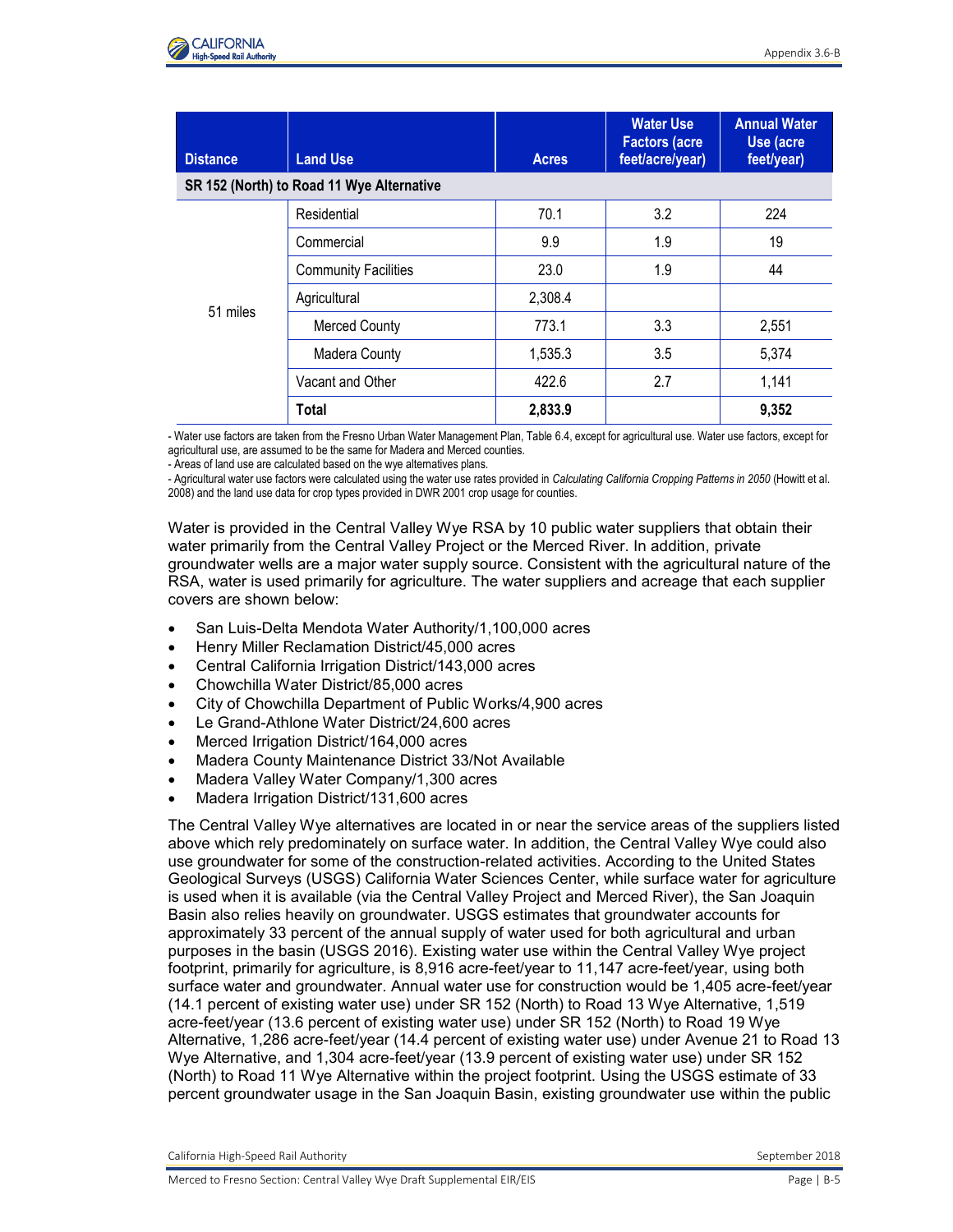utilities and energy RSA for irrigation would be 3,278 acre-feet/year under the SR 152 (North) to Road 13 Wye Alternative, 3,679 acre-feet/year under the SR 152 (North) to Road 19 Wye Alternative, 2,942 acre-feet/year under the Avenue 21 to Road 13 Wye Alternative, and 3,086 acre-feet/year under the SR 152 (North) to Road 11 Wye Alternative. Consequently, the amount of groundwater used for construction could be approximately 424 to 501 acre-feet/year, assuming 33 percent of the 1,286 to 1,519 acre-feet/year used for construction is drawn from groundwater sources. This amount of groundwater would be considerably less than the current estimated groundwater use within the project footprints. It is likely further that reductions in groundwater use for construction could be achieved though implementation of the Authority's Water Conservation Policy, which requires use of non-potable water, non-water dust suppressants, and other water conservation measures.

#### **Water Supply to Serve Construction**

The amount of water that would be used during construction was estimated for concrete work, earthwork and dust control, and irrigation for reseeding and landscaping for the track alignments (Table 2).

Analysts used industry construction standards to estimate the amount of concrete needed to construct track alignments and associated viaducts and bridges. These quantities were used to estimate the amount of concrete required for construction of elevated, retained fill, and belowgrade sections of track required for each Central Valley Wye alignment (estimated at 21 to 28 cubic yards of concrete per foot of track). Water needed for concrete batch plants during track construction was estimated at 31 gallons per cubic yard of concrete.

Water demand for earthwork compaction was calculated for an optimum moisture content of 10 percent by volume and water demand for dust control was estimated to occur for 180 days at each section of the track. Lastly, water demand for seed germination and irrigation was estimated for 70 percent of the track right-of-way.

|                                           |                                           | <b>Water Use</b>                                             |                                      |                        |
|-------------------------------------------|-------------------------------------------|--------------------------------------------------------------|--------------------------------------|------------------------|
|                                           | <b>Construction Activity</b>              | <b>Annual</b><br><b>Construction Use</b><br>(acre-feet/year) | <b>Total 5-Year Construction Use</b> |                        |
| Length of<br><b>Construction</b>          |                                           |                                                              | <b>Acre-Feet</b>                     | <b>Million Gallons</b> |
|                                           | SR 152 (North) to Road 13 Wye Alternative |                                                              |                                      |                        |
| 52 miles                                  | Concrete Work                             | 8                                                            | 38.5                                 | 13                     |
|                                           | Earthwork                                 | 243                                                          | 1213.4                               | 395                    |
|                                           | Dust Control                              | 942                                                          | 4,708.2                              | 1,534                  |
|                                           | Landscaping                               | 213                                                          | 1,065.3                              | 347                    |
|                                           | Total                                     | 1,405                                                        | 7,025.4                              | 2,289                  |
| SR 152 (North) to Road 19 Wye Alternative |                                           |                                                              |                                      |                        |
| 55 miles                                  | Concrete Work                             | 9                                                            | 46.2                                 | 15                     |
|                                           | Earthwork                                 | 209                                                          | 1,045.3                              | 341                    |
|                                           | Dust Control                              | 1,061                                                        | 5,303.7                              | 1,728                  |
|                                           | Landscaping                               | 240                                                          | 1,200.1                              | 391                    |
|                                           | Total                                     | 1,519                                                        | 7,595.3                              | 2,475                  |

#### **Table 2 Construction Water Use by Alternative and Activity**

September 2018 California High-Speed Rail Authority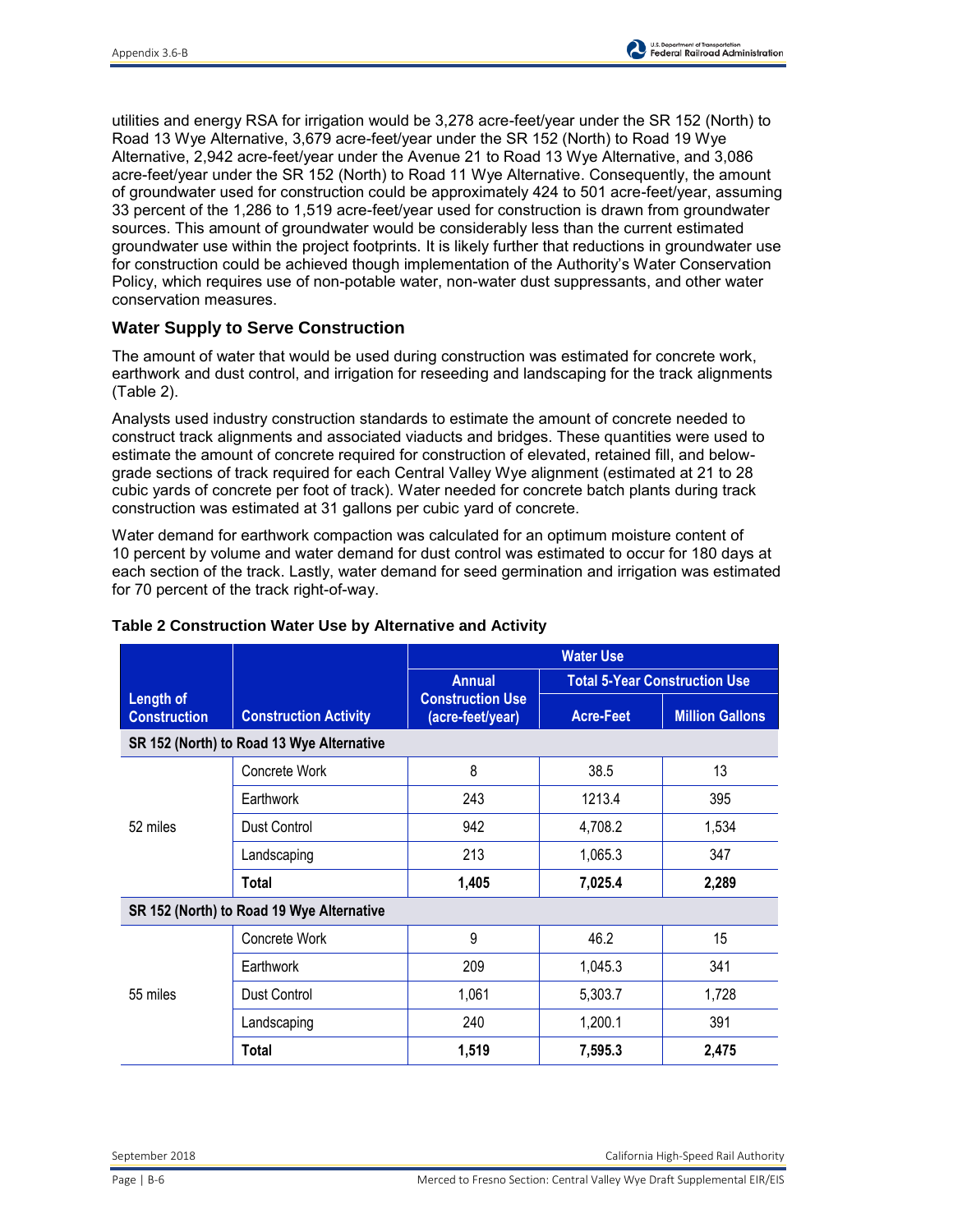

|                                           |                              | <b>Water Use</b>                                             |                                      |                        |
|-------------------------------------------|------------------------------|--------------------------------------------------------------|--------------------------------------|------------------------|
| Length of<br><b>Construction</b>          | <b>Construction Activity</b> | <b>Annual</b><br><b>Construction Use</b><br>(acre-feet/year) | <b>Total 5-Year Construction Use</b> |                        |
|                                           |                              |                                                              | <b>Acre-Feet</b>                     | <b>Million Gallons</b> |
| Avenue 21 to Road 13 Wye Alternative      |                              |                                                              |                                      |                        |
| 53 miles                                  | Concrete Work                | 7                                                            | 35.8                                 | 12                     |
|                                           | Earthwork                    | 266                                                          | 1,330.1                              | 433                    |
|                                           | Dust Control                 | 826                                                          | 4,128.2                              | 1,345                  |
|                                           | Landscaping                  | 187                                                          | 934.1                                | 304                    |
|                                           | Total                        | 1,286                                                        | 6,428.3                              | 2,095                  |
| SR 152 (North) to Road 11 Wye Alternative |                              |                                                              |                                      |                        |
| 51 miles                                  | Concrete Work                | 7                                                            | 34.5                                 | 11                     |
|                                           | Earthwork                    | 222                                                          | 1,110.5                              | 362                    |
|                                           | Dust Control                 | 877                                                          | 4,383.4                              | 1,428                  |
|                                           | Landscaping                  | 198                                                          | 991.8                                | 323                    |
|                                           | Total                        | 1,304                                                        | 6,520.3                              | 2,125                  |

- Estimates based on Engineering Footprints

- Annual water use is per year for 5-year construction period.

- Total earthwork and concrete volumes are estimated from conceptual engineering submittal multiplied by the factors developed by the Fresno to Bakersfield Section for each item of work.

Table 3 provides a comparison of annual existing water use and construction water use for the four Central Valley Wye alternatives. As shown, construction of any one of the four alternatives would result in a net decrease in annual water use for that portion of the RSA. Specifically, the table shows that annual water use during construction would be approximately 14 percent of existing annual water use. In other words, current annual water use is substantially greater than would be required for project construction. It is noted that construction water use is not continuous, as needs are often sporadic and a function of the particular construction activities at the time.

As a result, construction demand is frequently offset by water supply system storage, so there would not be a noticeable drop in pressure or flow during construction-related activities. Also, construction contractors sometimes provide water storage on-site, and replacement water can be planned for periods of low demand. These activities also alleviate potential surges in water demand.

California High-Speed Rail Authority September 2018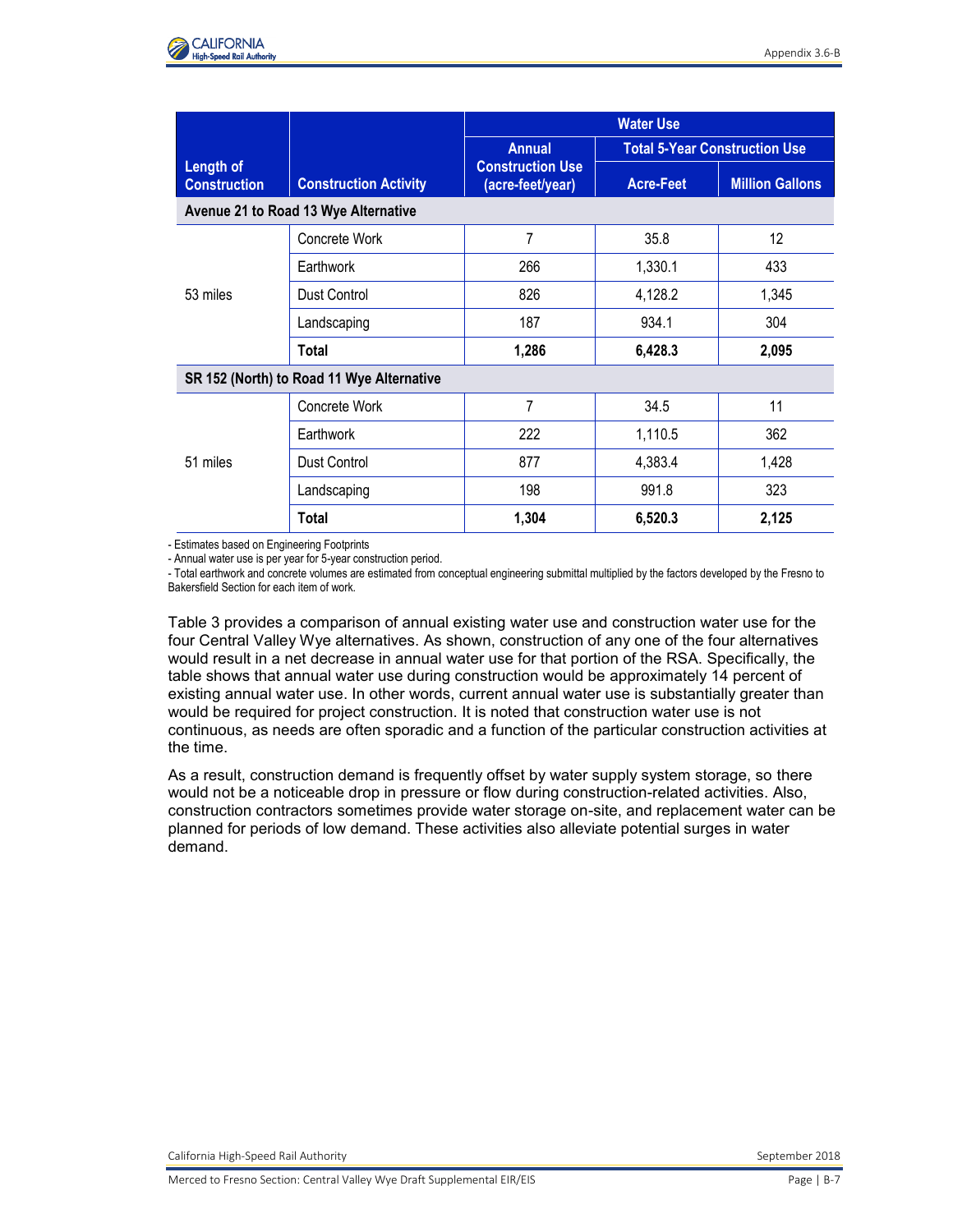#### **Table 3 Annual Construction Water Use Summary**

|                               | Annual Water Use (acre-feet per year) |                         |                                             |  |
|-------------------------------|---------------------------------------|-------------------------|---------------------------------------------|--|
| <b>Wye Alternative</b>        | <b>Existing Use</b>                   | <b>Construction Use</b> | <b>Percentage of</b><br><b>Existing Use</b> |  |
| SR 152 (North) to Road 13 Wye | 9.932                                 | 1.405                   | 14.1                                        |  |
| SR 152 (North) to Road 19 Wye | 11,147                                | 1.519                   | 13.6                                        |  |
| Avenue 21 to Road 13 Wye      | 8,916                                 | 1.286                   | 14.4                                        |  |
| SR 152 (North) to Road 11 Wye | 9,352                                 | 1,304                   | 13.9                                        |  |

1. Water use factors taken from the Fresno Urban Water Management Plan, Table 6.4 with the exception of agricultural use. Water use factors, except for agricultural use, are assumed to be the same for Santa Clara, San Benito, Merced, Madera and Fresno Counties.

2. Areas of land use are calculated based on Central Valley Wye project footprint.

3. Agricultural water use factors were calculated using the water use rates provided in *Calculating California Cropping Patterns in 2050* (Howitt, et al. 2008) and the land use data for crop types provided in DWR 2001 crop usage for counties.

4. Park and recreational water use data are small and will not be used in the water use analysis

5. No water use factors were available for Roadways/ROW/No Data land uses; therefore an estimated water use factor of 1.9 was applied, as it is likely that water use on such land would not be more than it would for commercial, industrial or institutional land uses.

### **Water Supply Sources for Operation of the Central Valley Wye**

As previously stated, water would not be required for operation of any of the Central Valley Wye alternatives. Also, there would not be a demand for water for landscaping or other maintenance of the alternatives.

### **Conclusions**

Construction of the Central Valley Wye of the HSR would result in net decrease in annual water consumption to approximately 14 percent of the existing water usage for the project footprint, as summarized in Table 3.

Most of the land utilized in the Central Valley Wye RSA is currently in agricultural use, where peracre water demand ranges from 3.3 to 3.5 acre-feet per year. The Central Valley Wye would permanently remove that land from agricultural production. Additionally, TCEs would be required to support construction activities along the Central Valley Wye and would generally be located adjacent to active construction areas, thereby temporarily removing additional agricultural lands from production. It is assumed that once construction of the Wye is completed, those agricultural lands affected by TCEs would be returned to agricultural use.

Therefore, because an estimated 2,308 to 2,583 acres of land would be permanently taken out of agricultural production, and the project would not require water after the construction period, annual water use for that land during project operation would be less than water use for the same land prior to the project.